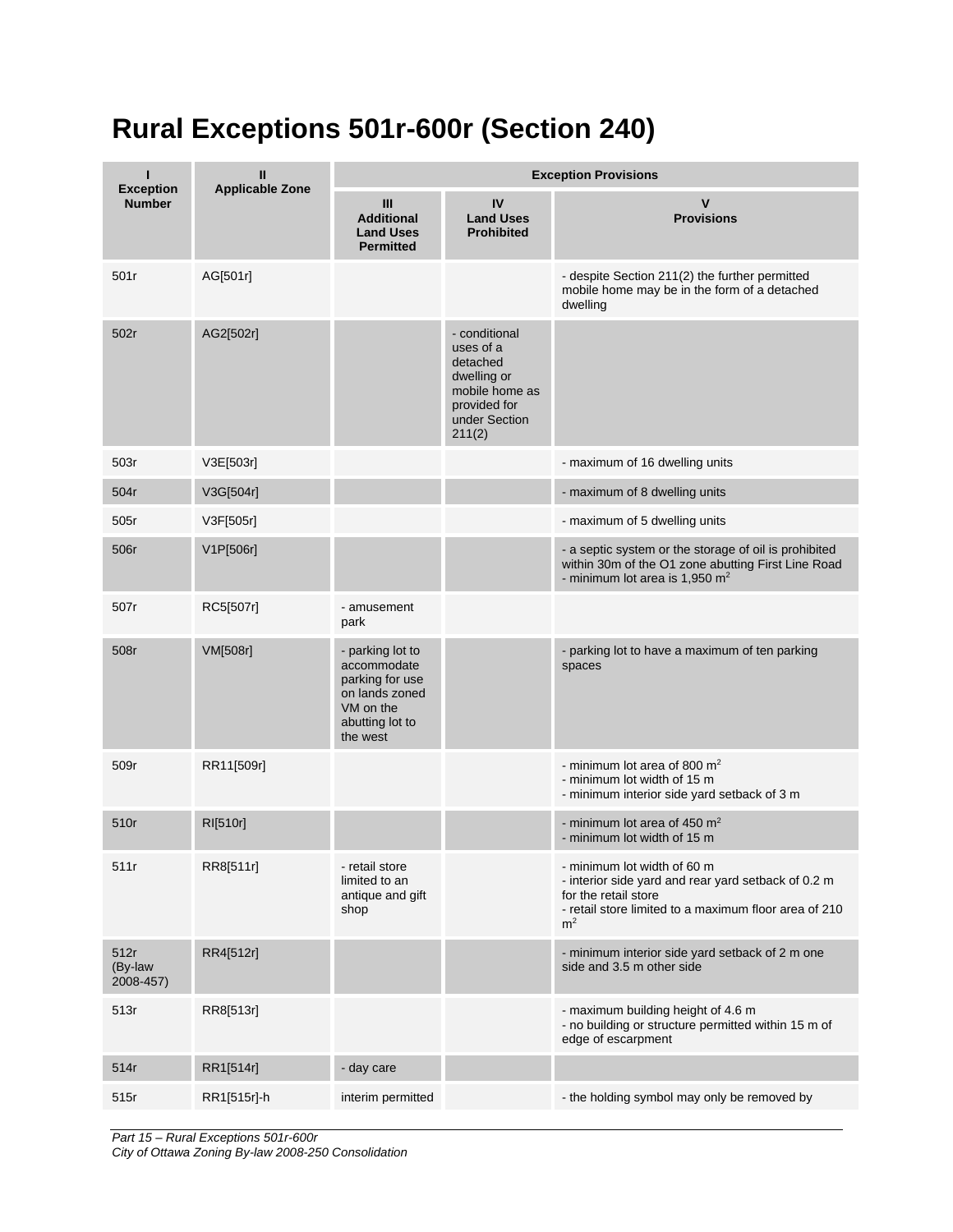| ı<br><b>Exception</b>        | Ш<br><b>Applicable Zone</b> | <b>Exception Provisions</b>                                                                                                                                                     |                                             |                                                                                                                                                                                                                                                                                                                                                                                                                                                                                                                                                                                                                                                                                                                                                                                                                                                 |  |
|------------------------------|-----------------------------|---------------------------------------------------------------------------------------------------------------------------------------------------------------------------------|---------------------------------------------|-------------------------------------------------------------------------------------------------------------------------------------------------------------------------------------------------------------------------------------------------------------------------------------------------------------------------------------------------------------------------------------------------------------------------------------------------------------------------------------------------------------------------------------------------------------------------------------------------------------------------------------------------------------------------------------------------------------------------------------------------------------------------------------------------------------------------------------------------|--|
| <b>Number</b>                |                             | Ш<br><b>Additional</b><br><b>Land Uses</b><br><b>Permitted</b>                                                                                                                  | IV<br><b>Land Uses</b><br><b>Prohibited</b> | v<br><b>Provisions</b>                                                                                                                                                                                                                                                                                                                                                                                                                                                                                                                                                                                                                                                                                                                                                                                                                          |  |
|                              |                             | uses:<br>- agricultural use<br>- forestry<br>- one detached<br>dwelling<br>- group home<br>- home-based<br>business<br>- home-based<br>day care<br>- secondary<br>dwelling unit |                                             | amendment to this by-law upon compliance with the<br>following:<br>(a) approval of a subdivision application, or<br>(b) approval of a consent application                                                                                                                                                                                                                                                                                                                                                                                                                                                                                                                                                                                                                                                                                       |  |
| 516r<br>(By-law<br>2021-218) | Reserved for future<br>use  |                                                                                                                                                                                 |                                             |                                                                                                                                                                                                                                                                                                                                                                                                                                                                                                                                                                                                                                                                                                                                                                                                                                                 |  |
| 517r<br>(By-law<br>2021-218) | Reserved for future<br>use  |                                                                                                                                                                                 |                                             |                                                                                                                                                                                                                                                                                                                                                                                                                                                                                                                                                                                                                                                                                                                                                                                                                                                 |  |
| 518r<br>(By-law<br>2021-218) | Reserved for future<br>use  |                                                                                                                                                                                 |                                             |                                                                                                                                                                                                                                                                                                                                                                                                                                                                                                                                                                                                                                                                                                                                                                                                                                                 |  |
| 519r                         | RR9[519r]                   |                                                                                                                                                                                 |                                             | - despite Section 60 - Frontage on a Public Street,<br>development of the subject land is permitted<br>- front lot line is considered to be the line closest<br>and parallel to River Road<br>- the existing detached garage is permitted in the<br>front yard                                                                                                                                                                                                                                                                                                                                                                                                                                                                                                                                                                                  |  |
| 520r<br>(By-law<br>2009-302) | multiple                    |                                                                                                                                                                                 |                                             | - all buildings and structures are subject to the<br>setbacks indicated in Section 72- Setback from the<br>Trans Canada Pipeline                                                                                                                                                                                                                                                                                                                                                                                                                                                                                                                                                                                                                                                                                                                |  |
| 521r                         | RR5[521r]                   |                                                                                                                                                                                 |                                             | - despite the permitted use bed and breakfast a<br>total of four guest rooms may be used for this use<br>- all buildings and structures are subject to the<br>setbacks indicated in Section 73- Setback from the<br><b>Trans Canada Pipeline</b>                                                                                                                                                                                                                                                                                                                                                                                                                                                                                                                                                                                                |  |
| 522r                         | RR2[522r]                   |                                                                                                                                                                                 |                                             | - rear yard setback for any building or structure of<br>45 m                                                                                                                                                                                                                                                                                                                                                                                                                                                                                                                                                                                                                                                                                                                                                                                    |  |
| 523r<br>(By-law<br>2009-347) | RR5[523r]                   |                                                                                                                                                                                 |                                             | - despite the permitted use bed and breakfast a<br>total of four guest rooms may be used for this use<br>- additions and accessory structures, maximum 24<br>square metres in floor area as measured from the<br>outside walls, are permitted within the 30 metre<br>setback from watercourses and waterbodies as<br>long as the addition or accessory structure is no<br>closer than the principal building to the water<br>- uncovered, unenclosed features such as decks or<br>platforms where the walking surface is not higher<br>than 0.6 m above adjacent grade are permitted to<br>project a maximum of 2 metres from a principal<br>building located within the 30 metre setback from<br>watercourses and waterbodies - uncovered,<br>unenclosed features such as decks or platforms<br>where the walking surface is higher than 0.6 m |  |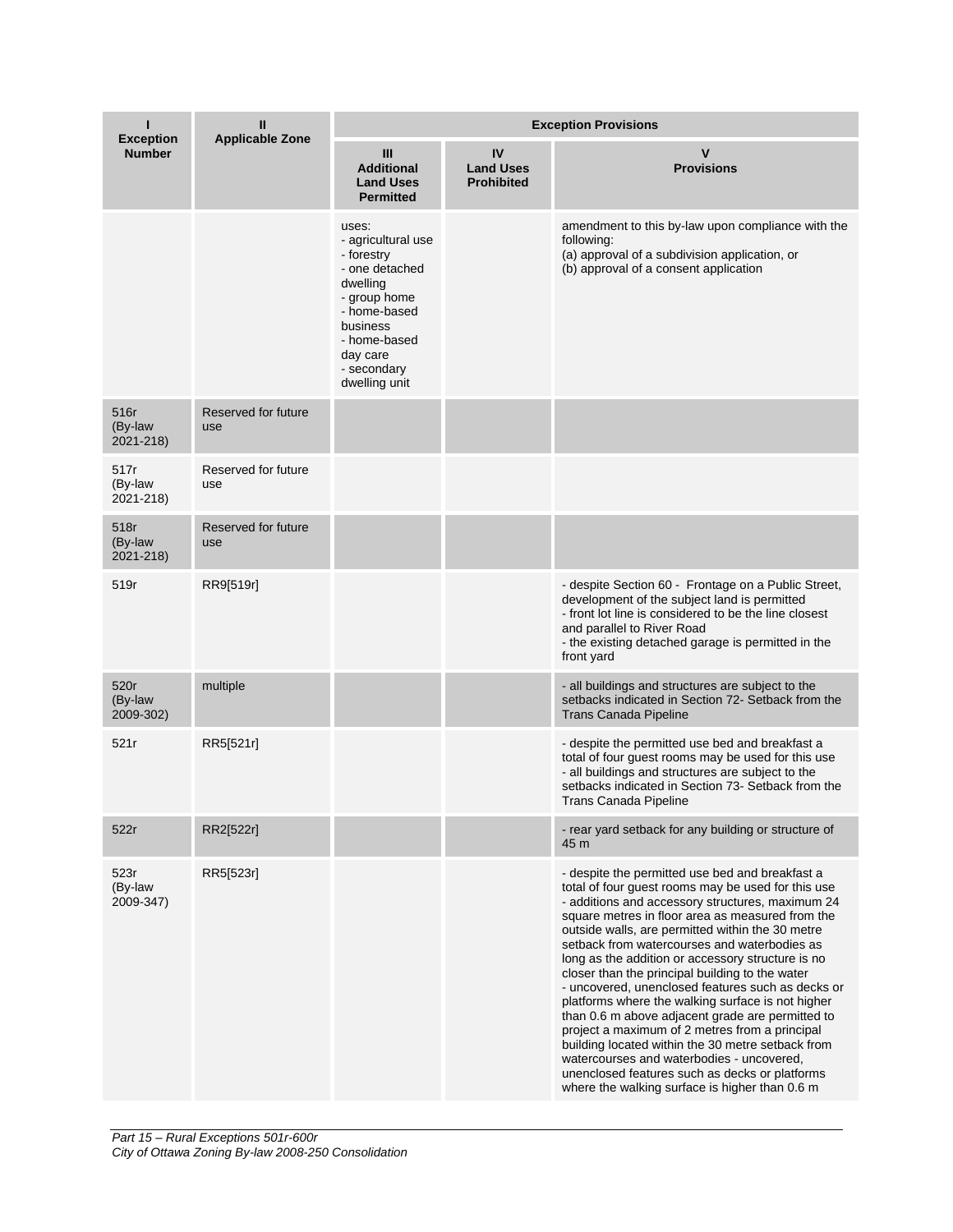| <b>Exception</b>             | Ш<br><b>Applicable Zone</b> | <b>Exception Provisions</b>                                    |                                             |                                                                                                                                                                                                                                                                                                                                                                                                                                                                                                                                                                                                                                                                                                                                                                                                                                                                                                                                                                                                                                                                                                                                                                                                                                                                                                           |  |
|------------------------------|-----------------------------|----------------------------------------------------------------|---------------------------------------------|-----------------------------------------------------------------------------------------------------------------------------------------------------------------------------------------------------------------------------------------------------------------------------------------------------------------------------------------------------------------------------------------------------------------------------------------------------------------------------------------------------------------------------------------------------------------------------------------------------------------------------------------------------------------------------------------------------------------------------------------------------------------------------------------------------------------------------------------------------------------------------------------------------------------------------------------------------------------------------------------------------------------------------------------------------------------------------------------------------------------------------------------------------------------------------------------------------------------------------------------------------------------------------------------------------------|--|
| <b>Number</b>                |                             | Ш<br><b>Additional</b><br><b>Land Uses</b><br><b>Permitted</b> | IV<br><b>Land Uses</b><br><b>Prohibited</b> | v<br><b>Provisions</b>                                                                                                                                                                                                                                                                                                                                                                                                                                                                                                                                                                                                                                                                                                                                                                                                                                                                                                                                                                                                                                                                                                                                                                                                                                                                                    |  |
|                              |                             |                                                                |                                             | above adjacent grade are permitted to project a<br>maximum of 2 metres, but no closer than 1 metre<br>from any lot line, from a principal building located<br>within the 30 metre setback from watercourses and<br>waterbodies<br>- minimum front yard setback for lots abutting<br>watercourses or waterbodies: 3 metres                                                                                                                                                                                                                                                                                                                                                                                                                                                                                                                                                                                                                                                                                                                                                                                                                                                                                                                                                                                 |  |
| 524r<br>(By-law<br>2009-347) | RR5[524r]                   |                                                                |                                             | - despite Section 69 - Setback from Watercourses<br>and Waterbodies, the water setback provisions for<br>this lot are as determined by the Mississippi Valley<br><b>Conservation Authority</b><br>- minimum lot area of 7,500 $m2$<br>- additions and accessory structures, maximum 24<br>square metres in floor area as measured from the<br>outside walls, are permitted within the 30 metre<br>setback from watercourses and waterbodies as<br>long as the addition or accessory structure is no<br>closer than the principal building to the water<br>- uncovered, unenclosed features such as decks or<br>platforms where the walking surface is not higher<br>than 0.6 m above adjacent grade are permitted to<br>project a maximum of 2 metres from a principal<br>building located within the 30 metre setback from<br>watercourses and waterbodies - uncovered,<br>unenclosed features such as decks or platforms<br>where the walking surface is higher than 0.6 m<br>above adjacent grade are permitted to project a<br>maximum of 2 metres, but no closer than 1 metre<br>from any lot line, from a principal building located<br>within the 30 metre setback from watercourses and<br>waterbodies<br>- minimum front yard setback for lots abutting<br>watercourses or waterbodies: 3 metres |  |
| 525r                         | RU[525r]                    | - parking lot                                                  |                                             | - parking spaces located on this lot may be<br>considered required parking spaces for the abutting<br>lands zoned RC4[529r]                                                                                                                                                                                                                                                                                                                                                                                                                                                                                                                                                                                                                                                                                                                                                                                                                                                                                                                                                                                                                                                                                                                                                                               |  |
| 526r                         | RR5[526r]                   |                                                                |                                             | - despite Section 58 - Flood plain overlay, a<br>detached dwelling and site alterations may be<br>permitted subject to the City's approval based on<br>Conservation Authority advice on flood-proofing and<br>not impacting the floodplain of the Bear Brook                                                                                                                                                                                                                                                                                                                                                                                                                                                                                                                                                                                                                                                                                                                                                                                                                                                                                                                                                                                                                                              |  |
| 527r                         | ME[527r]-h                  | - parking lot                                                  |                                             | - parking spaces in this zone may be considered<br>required parking for the land uses in the abutting<br>RC4[529r] zone<br>- the holding symbol applies only to the permitted<br>use mineral extraction operation<br>- the holding symbol may only be removed by<br>amendment to this by-law upon compliance with the<br>following:<br>(a) in support of the intent to extract mineral<br>aggregates such studies or plans as the City deems<br>necessary be prepared including those addressing<br>hydrogeology, noise, vibration and site<br>rehabilitation;<br>(b) the City has approved an Environmental Impact<br>Statement submitted when the proposed mineral<br>extraction operation is adjacent to lands zoned EP3<br>- Environmental Protection or lands designated                                                                                                                                                                                                                                                                                                                                                                                                                                                                                                                             |  |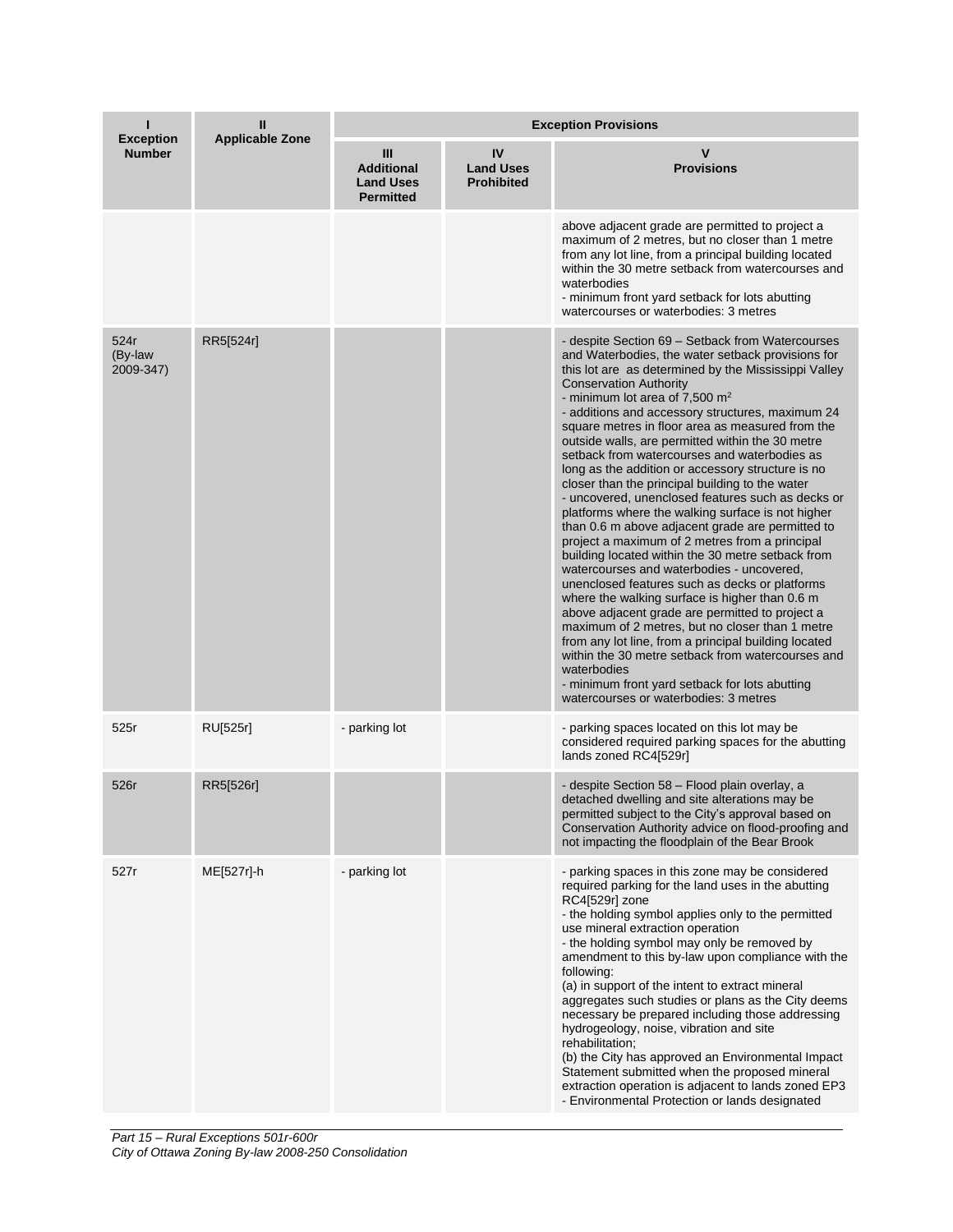|                                                                             | Ш<br><b>Applicable Zone</b> | <b>Exception Provisions</b>                                                                                                                                                                                                                                                                                                 |                                                                                                                                                                                                                                                                    |                                                                                                                                                                                                                                                                                                                                                                                                                                                                                                                                                                                                                                                                                                                                                                                                                                                                                                                                                                                                                                                                                                                                                                                                                                                                                                                                                                                                                                                                                                                                                                                                                                                                                                                                                                                                                                                                                                                                                                                                                                                                                              |  |
|-----------------------------------------------------------------------------|-----------------------------|-----------------------------------------------------------------------------------------------------------------------------------------------------------------------------------------------------------------------------------------------------------------------------------------------------------------------------|--------------------------------------------------------------------------------------------------------------------------------------------------------------------------------------------------------------------------------------------------------------------|----------------------------------------------------------------------------------------------------------------------------------------------------------------------------------------------------------------------------------------------------------------------------------------------------------------------------------------------------------------------------------------------------------------------------------------------------------------------------------------------------------------------------------------------------------------------------------------------------------------------------------------------------------------------------------------------------------------------------------------------------------------------------------------------------------------------------------------------------------------------------------------------------------------------------------------------------------------------------------------------------------------------------------------------------------------------------------------------------------------------------------------------------------------------------------------------------------------------------------------------------------------------------------------------------------------------------------------------------------------------------------------------------------------------------------------------------------------------------------------------------------------------------------------------------------------------------------------------------------------------------------------------------------------------------------------------------------------------------------------------------------------------------------------------------------------------------------------------------------------------------------------------------------------------------------------------------------------------------------------------------------------------------------------------------------------------------------------------|--|
| <b>Exception</b><br><b>Number</b>                                           |                             | $\mathbf{m}$<br><b>Additional</b><br><b>Land Uses</b><br><b>Permitted</b>                                                                                                                                                                                                                                                   | IV<br><b>Land Uses</b><br><b>Prohibited</b>                                                                                                                                                                                                                        | $\mathsf{V}$<br><b>Provisions</b>                                                                                                                                                                                                                                                                                                                                                                                                                                                                                                                                                                                                                                                                                                                                                                                                                                                                                                                                                                                                                                                                                                                                                                                                                                                                                                                                                                                                                                                                                                                                                                                                                                                                                                                                                                                                                                                                                                                                                                                                                                                            |  |
|                                                                             |                             |                                                                                                                                                                                                                                                                                                                             |                                                                                                                                                                                                                                                                    | Rural Natural Feature in the Official Plan                                                                                                                                                                                                                                                                                                                                                                                                                                                                                                                                                                                                                                                                                                                                                                                                                                                                                                                                                                                                                                                                                                                                                                                                                                                                                                                                                                                                                                                                                                                                                                                                                                                                                                                                                                                                                                                                                                                                                                                                                                                   |  |
| 528r<br>(By-law<br>2020-50)<br>(By-law<br>2018-173)<br>(By-law<br>2011-234) | RC4[528r]<br>S381-h         | -amusement<br>centre, limited to<br>a bingo hall<br>- casino, limited<br>to slot machines<br>and 55 gaming<br>tables<br>-hotel<br>- place of<br>assembly<br>- fairground<br>-retail store,<br>where not<br>accessory to a<br>casino, limited to<br>a flea market<br>- sports arena<br>limited to a<br>horse racing<br>track | all uses except<br>existing uses as<br>of May 9 <sup>th</sup> , 2018<br>are prohibited<br>until the holding<br>symbol is<br>removed                                                                                                                                | - Maximum building heights are shown on Schedule<br>381<br>- A hotel building may only be located as shown on<br>Area A of Schedule 381<br>- The lands within Exception 528r are considered as<br>one lot for zoning purposes.<br>- For the purposes of determining front yard<br>setbacks, lands within Exception 528r are to be<br>treated as though the lot fronts on Albion Road.<br>- The holding symbol within Areas A, B and D of<br>Schedule 381 may only be removed once an<br>application for Site Plan Control under the Planning<br>Act is approved, which addresses the following, and<br>as more specifically described in report ACS2018-<br>PIE-EDP-0021 and all to the satisfaction of the<br>General Manager of Planning, Infrastructure and<br>Economic Development:<br>a. Transportation Demand Management strategies<br>to support and encourage travel options to reduce<br>reliance on single occupancy automobile use;<br>b. Transit or shuttle services between the site and<br>the nearest transit station;<br>c. An update of the Transportation Impact<br>Assessment submitted with the zoning by-law<br>amendment application to provide for a more<br>refined examination of impacts of the expanded<br>facility (taking into consideration phasing) to local<br>road networks and participation in implementation<br>of measures that may accelerate Transportation<br>Master Plan projects where practical and other<br>possible measures such as participating in localized<br>improvements that may alleviate current congestion<br>- The holding symbol within Area C of Schedule 381<br>may only be removed when sufficient municipal<br>water supply is available.<br>-Section 61 does not apply.<br>-Despite the provisions of Row (i) in Table 218A of<br>the Zoning By-law, parking spaces are permitted<br>within the required front yard where a 3 m<br>landscaped strip is provided.<br>-minimum required aisle width: 6 m<br>-An outdoor commercial patio is permitted if it is<br>operated as part of a restaurant within a hotel or<br>casino. |  |
| 529r<br>(By-law<br>2010-197)                                                | RC4[529r]                   | - environmental<br>preserve and<br>educational area<br>- fairground<br>including<br>temporary trailer<br>parking for event<br>employees<br>- park<br>- place of<br>assembly<br>- sports arena                                                                                                                               | all uses in the<br>RC zone except<br>for the permitted<br>uses listed in<br>Column III<br>(Additional Land<br>Uses Permitted)<br>and the<br>following<br>conditional uses<br>provided that<br>they are located<br>in the same<br>building or on<br>the same lot as | - maximum building height of 15 m does not apply<br>to temporary amusement rides and similar<br>structures<br>- place of assembly, if outdoors, must be 200 m<br>from boundary of a residential zone<br>- park uses of active recreational nature must<br>located 100 m from boundary of a residential zone<br>- temporary trailer parking no closer than 150 m<br>from boundary of a residential zone<br>- fairground events involving vehicle competitions<br>will be no closer than 200 m from a boundary of a<br>residential zone<br>- exterior storage associated with any permitted use<br>is permitted in any yard and must be located no<br>close than 150 m from a boundary of a residential                                                                                                                                                                                                                                                                                                                                                                                                                                                                                                                                                                                                                                                                                                                                                                                                                                                                                                                                                                                                                                                                                                                                                                                                                                                                                                                                                                                        |  |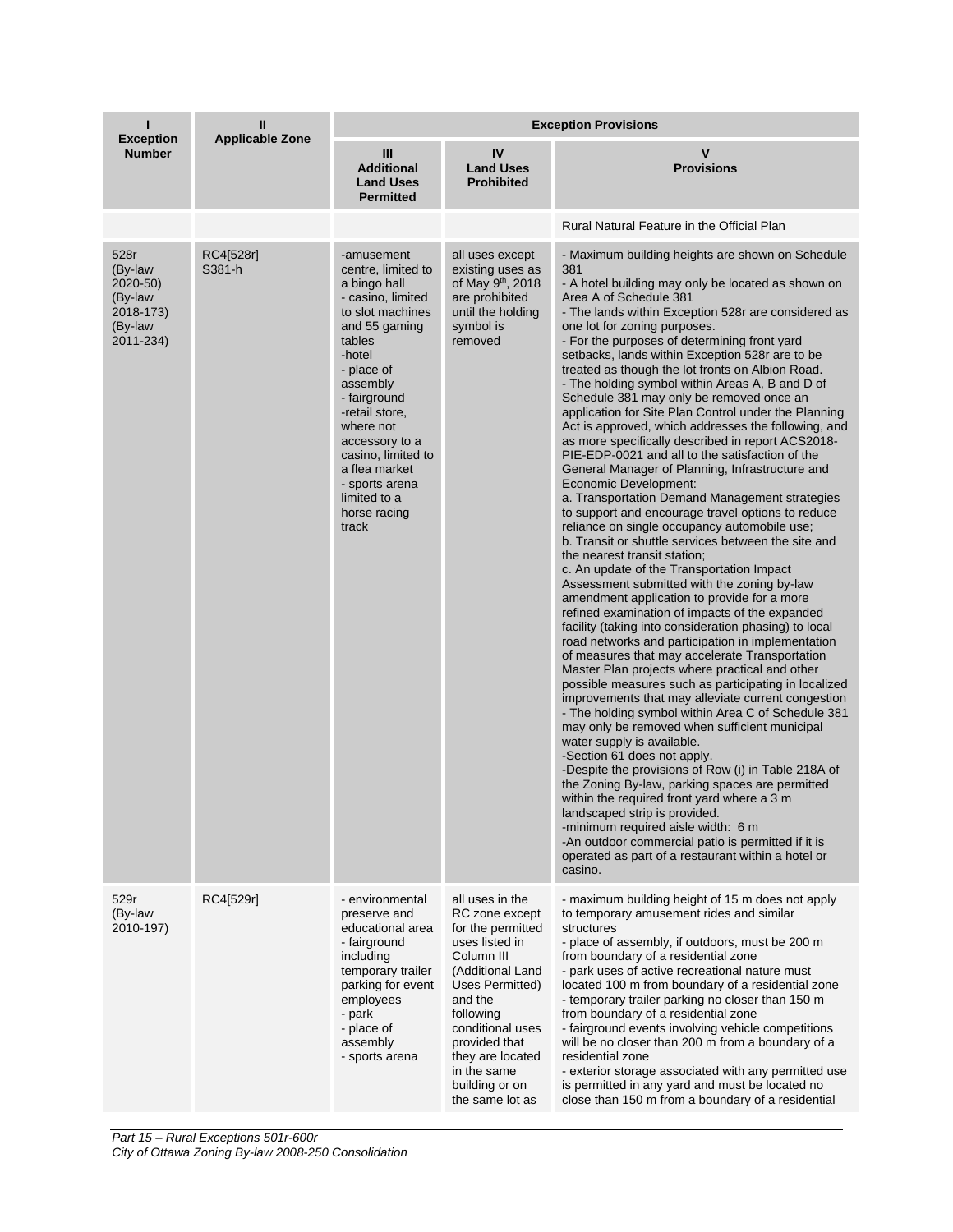| <b>Exception</b> | $\mathbf{I}$<br><b>Applicable Zone</b> | <b>Exception Provisions</b>                                                                                                                     |                                                                                                                                                                                                          |                                                                                                                                                                                                                                                                                                        |  |
|------------------|----------------------------------------|-------------------------------------------------------------------------------------------------------------------------------------------------|----------------------------------------------------------------------------------------------------------------------------------------------------------------------------------------------------------|--------------------------------------------------------------------------------------------------------------------------------------------------------------------------------------------------------------------------------------------------------------------------------------------------------|--|
| <b>Number</b>    |                                        | Ш<br><b>Additional</b><br><b>Land Uses</b><br><b>Permitted</b>                                                                                  | IV<br><b>Land Uses</b><br><b>Prohibited</b>                                                                                                                                                              | $\mathsf{V}$<br><b>Provisions</b>                                                                                                                                                                                                                                                                      |  |
|                  |                                        |                                                                                                                                                 | a permitted use:<br>- amusement<br>park<br>-bank machine<br>- restaurant in<br>association with<br>any main<br>permitted use<br>-parking lot                                                             | zone<br>- required parking may be located off-site on lands<br>zoned RU[525r] and ME[527r]-h<br>-amusement park rides must be 150 metres from<br>any lot line abutting a residential zone<br>-a minimum 15 metre landscaped area must be<br>provided along any lot line abutting a residential<br>zone |  |
| 530r             | RR4[530r]                              |                                                                                                                                                 |                                                                                                                                                                                                          | - minimum lot area of 0.8 ha<br>- minimum lot width of 20 m<br>- portions of blocks comprising these lots that are in<br>the adjacent EP3 and O1 zones can be included in<br>the calculation of lot area                                                                                               |  |
| 531r             | O1[531r]                               |                                                                                                                                                 |                                                                                                                                                                                                          | - portions of blocks comprising these lots that are in<br>the adjacent RR4 zones can be included in the<br>calculation of lot area                                                                                                                                                                     |  |
| 532r             | <b>RU[532r]</b>                        | - crematorium                                                                                                                                   |                                                                                                                                                                                                          | - the crematorium is limited to cremation of pets                                                                                                                                                                                                                                                      |  |
| 533r             | RU[533r]                               |                                                                                                                                                 |                                                                                                                                                                                                          | - despite the definition forestry use a sawmill in a<br>temporary or permanent building may process<br>timber resources from off-site sources                                                                                                                                                          |  |
| 534r             | RR7[534r]                              | - low-rise<br>apartment<br>dwelling                                                                                                             |                                                                                                                                                                                                          | - minimum lot size of 3,800 $m2$<br>- maximum building height of 15 m<br>- maximum lot coverage 25%<br>- maximum of 3 dwelling units                                                                                                                                                                   |  |
| 535r             | AG[535r]                               | - catering<br>establishment                                                                                                                     |                                                                                                                                                                                                          |                                                                                                                                                                                                                                                                                                        |  |
| 536r             | AG[536r]                               | - retail store<br>limited to a<br>butcher shop<br>that may include<br>as an accessory<br>use the<br>slaughter of<br>animals on a<br>small scale |                                                                                                                                                                                                          |                                                                                                                                                                                                                                                                                                        |  |
| 537r             | AG[537r]                               |                                                                                                                                                 | - any residential<br>dwelling on a<br>1.7 ha parcel of<br>land described<br>as Parcel 2 on a<br>Site<br>Development<br>Plan prepared<br>by Neil A. Levac<br>Engineering<br>Ltd., dated April<br>28, 1994 | - minimum lot area of 1.7 ha<br>- minimum lot width of 50 m<br>- minimum rear yard setback of 2 m for the<br>detached dwelling<br>- for agricultural use outside manure storage is<br>prohibited                                                                                                       |  |
| 538r             | RH[538r]                               |                                                                                                                                                 | all uses except<br>for:<br>- storage yard<br>limited to                                                                                                                                                  |                                                                                                                                                                                                                                                                                                        |  |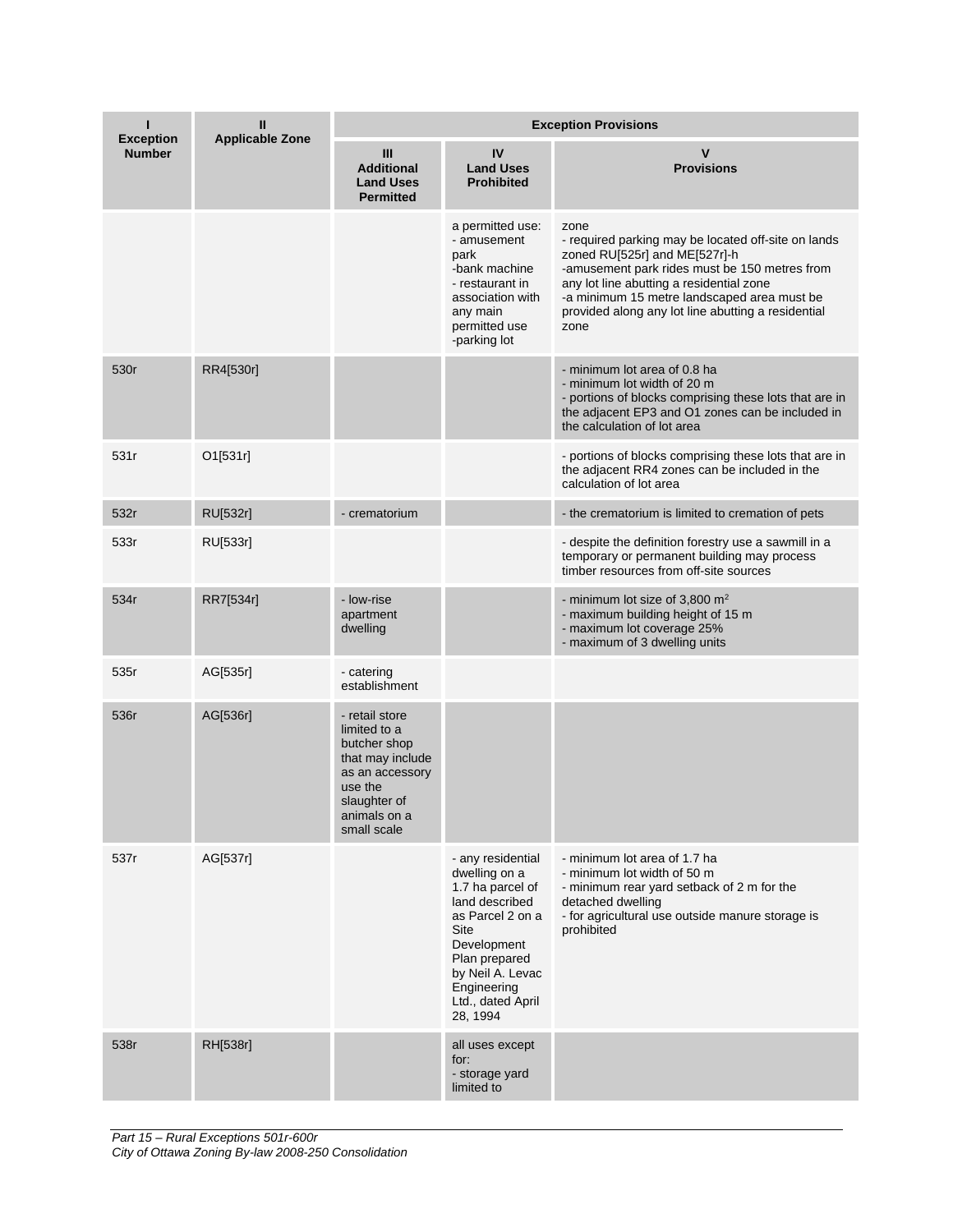| п<br><b>Exception</b> | Ш<br><b>Applicable Zone</b> | <b>Exception Provisions</b>                                                                                                                                                          |                                                                                                                                                                                              |                                                                                                                                                                                                                                                                                                                                                                                                                                                                                                                                                                                                                                                                                                  |  |
|-----------------------|-----------------------------|--------------------------------------------------------------------------------------------------------------------------------------------------------------------------------------|----------------------------------------------------------------------------------------------------------------------------------------------------------------------------------------------|--------------------------------------------------------------------------------------------------------------------------------------------------------------------------------------------------------------------------------------------------------------------------------------------------------------------------------------------------------------------------------------------------------------------------------------------------------------------------------------------------------------------------------------------------------------------------------------------------------------------------------------------------------------------------------------------------|--|
| <b>Number</b>         |                             | Ш<br><b>Additional</b><br><b>Land Uses</b><br><b>Permitted</b>                                                                                                                       | IV<br><b>Land Uses</b><br><b>Prohibited</b>                                                                                                                                                  | V<br><b>Provisions</b>                                                                                                                                                                                                                                                                                                                                                                                                                                                                                                                                                                                                                                                                           |  |
|                       |                             |                                                                                                                                                                                      | dismantling of<br>automobiles,<br>storage of parts<br>for sale and<br>removal of<br>unsalvageable<br>vehicles parts.<br>Accessory use<br>includes the<br>sale of<br>salvageable<br>vehicles. |                                                                                                                                                                                                                                                                                                                                                                                                                                                                                                                                                                                                                                                                                                  |  |
| 539r                  | AG[539r]                    | - heavy<br>equipment and<br>vehicles sales,<br>rental and<br>servicing limited<br>to milk truck<br>storage and<br>repair facility<br>including<br>accessory milk<br>testing facility | all uses except<br>for:<br>- accessory<br>dwelling unit                                                                                                                                      |                                                                                                                                                                                                                                                                                                                                                                                                                                                                                                                                                                                                                                                                                                  |  |
| 540r                  | RR3[540r]                   |                                                                                                                                                                                      |                                                                                                                                                                                              | - minimum lot frontage of 55m for lots 1 to 8 and 21<br>on Plan 4M-1234<br>- minimum lot frontage of 45m for lot 10 on Plan<br>4M-1234<br>- minimum rear yard setback for any dwelling unit or<br>septic system of 75m for lots 1 to 5 on Plan 4M-<br>1234<br>- minimum rear yard setback for any dwelling unit or<br>septic system of 50m for lot 6 on Plan 4M-1234<br>- no development to occur on the wetland portion of<br>lots 8, 9, 10 and 20 on Plan 4M-1234 prior to<br>approval by the City and Mississippi Valley<br><b>Conservation Authority</b>                                                                                                                                     |  |
| 541r                  | ME[541r]-h                  |                                                                                                                                                                                      |                                                                                                                                                                                              | - the holding symbol applies only to the permitted<br>use mineral extraction operation<br>- the holding symbol may only be removed by<br>amendment to this by-law upon compliance with the<br>following:<br>(a) in support of the intent to extract mineral<br>aggregates such studies or plans as the City deems<br>necessary be prepared including those addressing<br>hydrogeology, noise, vibration and site<br>rehabilitation;<br>(b) the City has approved an Environmental Impact<br>Statement submitted when the proposed mineral<br>extraction operation is adjacent to lands zoned<br>EP3- Environmental Protection or lands designated<br>Rural Natural Feature in the Official Plan. |  |
| 542r                  | RR5[542r]                   |                                                                                                                                                                                      |                                                                                                                                                                                              | a maximum number of 5 detached dwellings is<br>permitted                                                                                                                                                                                                                                                                                                                                                                                                                                                                                                                                                                                                                                         |  |
| 543r                  | RU[543r]                    | - instructional<br>facility                                                                                                                                                          |                                                                                                                                                                                              |                                                                                                                                                                                                                                                                                                                                                                                                                                                                                                                                                                                                                                                                                                  |  |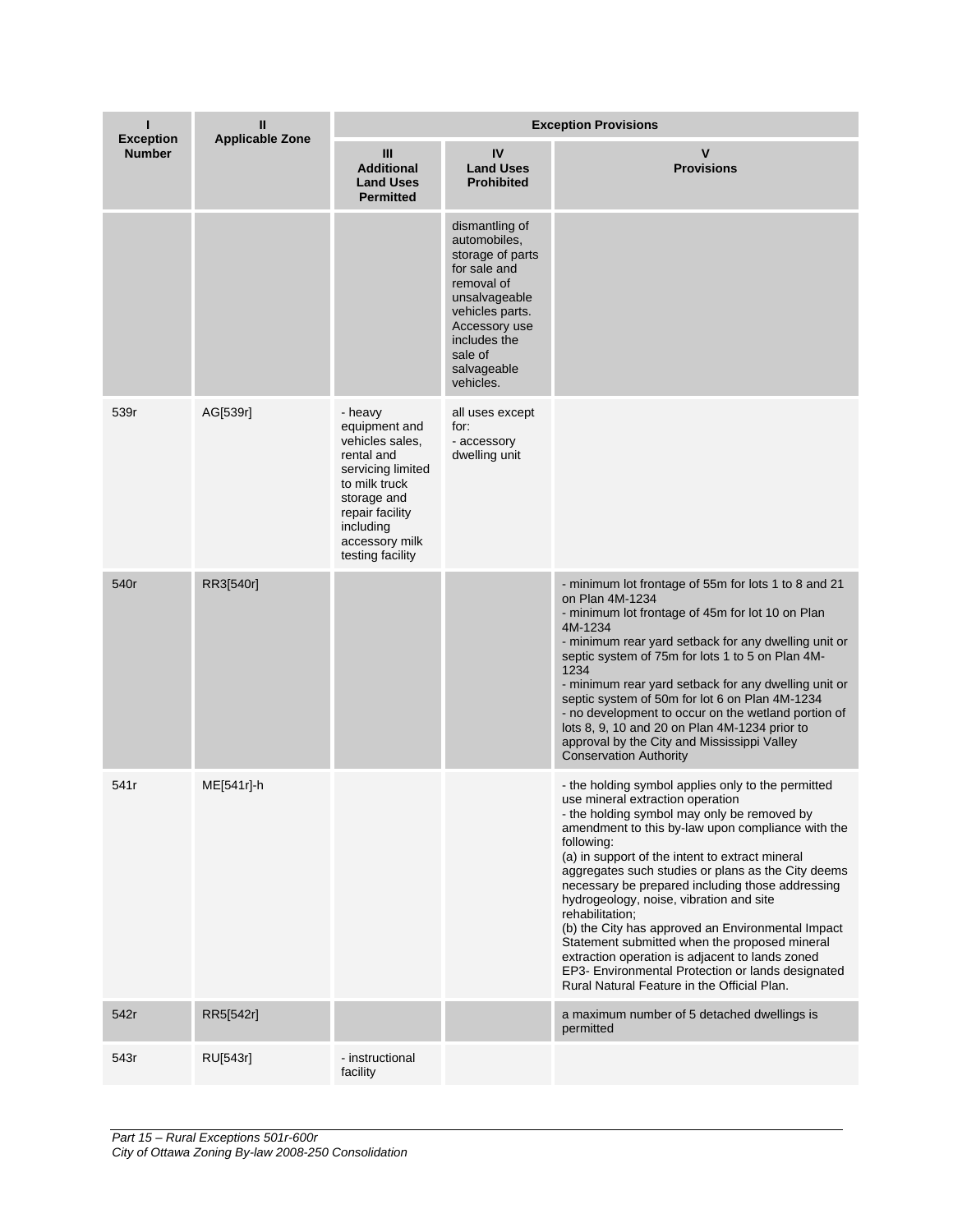| <b>Exception</b> | $\mathbf{I}$<br><b>Applicable Zone</b> | <b>Exception Provisions</b>                                                                                                                                                                                                                                                                                                                                                                            |                                                                                       |                                                                                                                                                                                                                                                                                                                                                                                                                                                                                                                                                                                                                                                                                              |  |
|------------------|----------------------------------------|--------------------------------------------------------------------------------------------------------------------------------------------------------------------------------------------------------------------------------------------------------------------------------------------------------------------------------------------------------------------------------------------------------|---------------------------------------------------------------------------------------|----------------------------------------------------------------------------------------------------------------------------------------------------------------------------------------------------------------------------------------------------------------------------------------------------------------------------------------------------------------------------------------------------------------------------------------------------------------------------------------------------------------------------------------------------------------------------------------------------------------------------------------------------------------------------------------------|--|
| <b>Number</b>    |                                        | Ш<br><b>Additional</b><br><b>Land Uses</b><br><b>Permitted</b>                                                                                                                                                                                                                                                                                                                                         | IV<br><b>Land Uses</b><br><b>Prohibited</b>                                           | v<br><b>Provisions</b>                                                                                                                                                                                                                                                                                                                                                                                                                                                                                                                                                                                                                                                                       |  |
| 544r             | RR2[544r]                              |                                                                                                                                                                                                                                                                                                                                                                                                        |                                                                                       | - lot area shall be calculated by including the<br>respective adjacent block of land at the rear or side<br>zoned RR2[129r]                                                                                                                                                                                                                                                                                                                                                                                                                                                                                                                                                                  |  |
| 545r             | RU[545r]                               | - storage yard<br>limited to the<br>storage of heavy<br>vehicles or<br>construction<br>equipment                                                                                                                                                                                                                                                                                                       |                                                                                       | - storage yard use restricted to storage of heavy<br>vehicles or construction equipment<br>- storage yard use to conducted entirely within an<br>enclosed building or within an uncovered area<br>which is fully screened from streets and adjacent<br>properties by means of fencing and/or landscaping<br>features<br>- all vehicle maintenance must be conducted within<br>an enclosed building<br>the permitted use shall not become obnoxious or<br>offensive by reason of emission of odour, smoke,<br>dust, noise, gas, fumes, cinders, vibration, refuse<br>matter or water carried waste, or that which is or<br>may become explosive<br>[OMB Order No. 0113, Issued Jan. 17, 2007] |  |
| 546r             | RC3[546r];RC3[546r]-<br>h              | - convenience<br>store<br>- daycare<br>- light industrial<br>use limited to<br>the manufacture<br>of canoes and<br>kayaks<br>- medical facility<br>- office<br>- parking lot<br>- personal<br>service business<br>- place of<br>assembly limited<br>to a club<br>- retail store<br>- storage yard<br>that is enclosed<br>and shielded<br>from view from<br>the street or<br>adjacent lots<br>- theatre | - all RC uses<br>except:<br>- detached<br>dwelling<br>- dwelling unit<br>- restaurant | - where a holding symbol exists it may only be<br>removed by amendment to this by-law upon<br>compliance with the following:<br>(a) submission and approval by the City of a site<br>plan control application                                                                                                                                                                                                                                                                                                                                                                                                                                                                                |  |
| 547r             | EP3[547r]                              | - place of<br>assembly limited<br>to a hunting<br>camp                                                                                                                                                                                                                                                                                                                                                 |                                                                                       | - the place of assembly may include overnight<br>accommodations for users                                                                                                                                                                                                                                                                                                                                                                                                                                                                                                                                                                                                                    |  |
| 548r             | <b>RU[548r]</b>                        | - accessory<br>detached<br>dwellings<br>- accessory<br>dwelling units<br>- place of<br>assembly limited<br>to an eco-<br>wellness centre<br>including the<br>sale or rental of                                                                                                                                                                                                                         |                                                                                       | - minimum front yard setback of 60m<br>- despite Section 131, Planned unit development,<br>the provisions of said section shall not apply and<br>instead the provisions of the RU zone apply with a<br>maximum number of detached dwellings or<br>accessory dwelling units limited to 1 per 0.8ha of<br>land zoned RU[548r]                                                                                                                                                                                                                                                                                                                                                                  |  |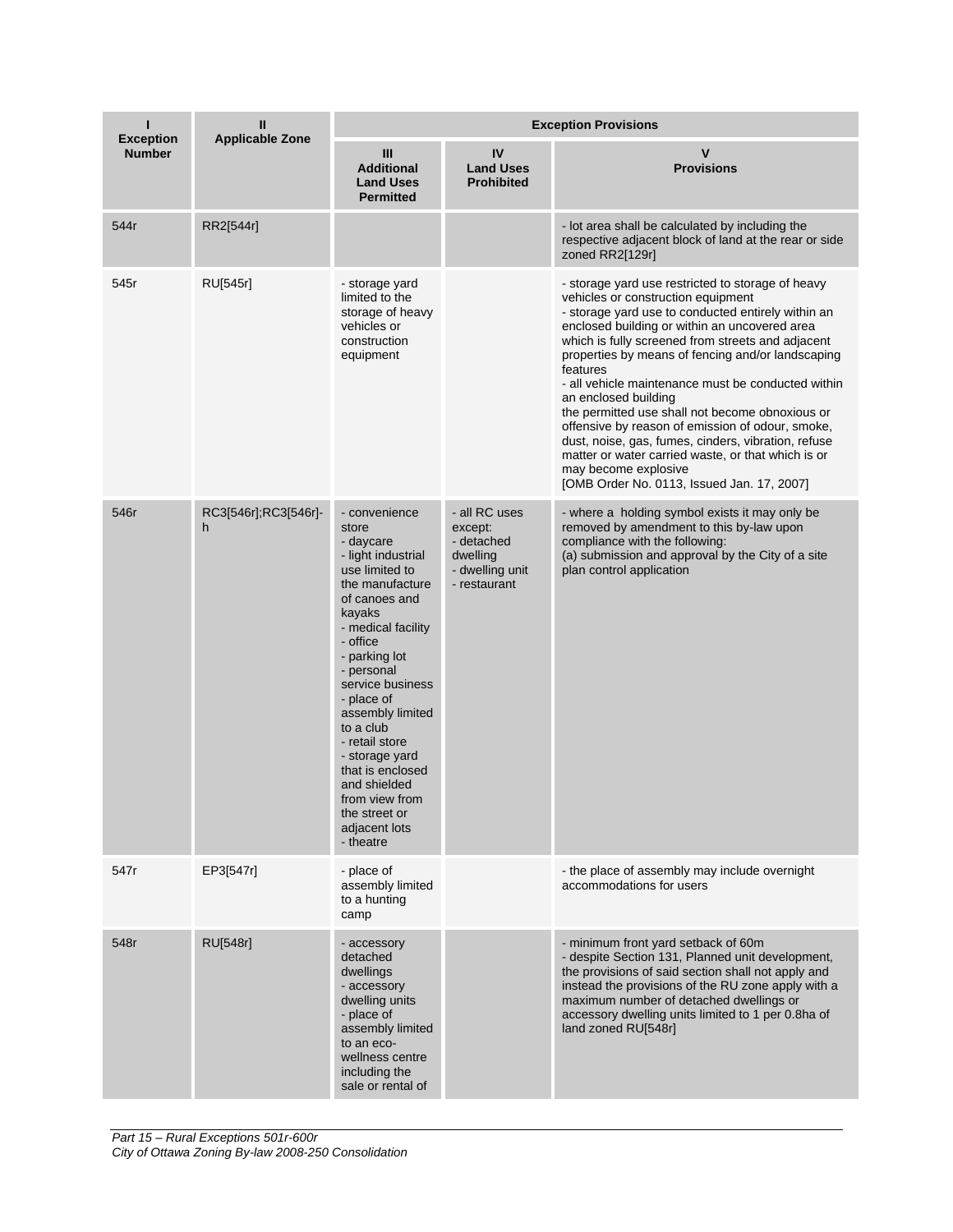| г<br><b>Exception</b> | Ш<br><b>Applicable Zone</b> | <b>Exception Provisions</b>                                          |                                                                                                                                                                                                                                                                                                                                                                                                            |                                                                                                                                                                                                                                     |  |
|-----------------------|-----------------------------|----------------------------------------------------------------------|------------------------------------------------------------------------------------------------------------------------------------------------------------------------------------------------------------------------------------------------------------------------------------------------------------------------------------------------------------------------------------------------------------|-------------------------------------------------------------------------------------------------------------------------------------------------------------------------------------------------------------------------------------|--|
| <b>Number</b>         |                             | Ш<br><b>Additional</b><br><b>Land Uses</b><br><b>Permitted</b>       | IV<br><b>Land Uses</b><br><b>Prohibited</b>                                                                                                                                                                                                                                                                                                                                                                | $\mathsf{V}$<br><b>Provisions</b>                                                                                                                                                                                                   |  |
|                       |                             | environmentally<br>friendly<br>products,<br>supplies and<br>services |                                                                                                                                                                                                                                                                                                                                                                                                            |                                                                                                                                                                                                                                     |  |
| 549r                  | RU[549r]                    |                                                                      | all RU uses<br>except:<br>- artist studio<br>- bed and<br>breakfast<br>- detached<br>dwelling<br>- equestrian<br>establishment<br>- environmental<br>preserve and<br>educational<br>area<br>- flood or<br>erosion control<br>works<br>- forestry<br>operation<br>- group home<br>- home-based<br>business<br>- home-based<br>daycare<br>- retirement<br>home,<br>converted<br>- secondary<br>dwelling unit |                                                                                                                                                                                                                                     |  |
| 550r                  | AG2[550r]                   |                                                                      |                                                                                                                                                                                                                                                                                                                                                                                                            | - minimum lot area of 3 hectares<br>- a bed and breakfast is permitted in an accessory<br>building to a maximum of four guest rooms                                                                                                 |  |
| 551r                  | V1C[551r]                   |                                                                      |                                                                                                                                                                                                                                                                                                                                                                                                            | - minimum rear yard setback of 8.5 m                                                                                                                                                                                                |  |
| 552r                  | V2D[552r]                   |                                                                      |                                                                                                                                                                                                                                                                                                                                                                                                            | - minimum lot area of $450 \text{ m}^2$ per dwelling unit<br>- minimum lot width of 13 m per dwelling unit                                                                                                                          |  |
| 553r                  | V3B[553r]                   |                                                                      |                                                                                                                                                                                                                                                                                                                                                                                                            | - maximum lot coverage of 34%<br>- minimum front yard setback of 1.4 m                                                                                                                                                              |  |
| 554r                  | V3F[554r]                   |                                                                      |                                                                                                                                                                                                                                                                                                                                                                                                            | - maximum of 5 dwelling units permitted                                                                                                                                                                                             |  |
| 555r                  | Reserved for future<br>use  |                                                                      |                                                                                                                                                                                                                                                                                                                                                                                                            |                                                                                                                                                                                                                                     |  |
| 556r                  | V1I[556r]                   | - office limited to<br>an insurance<br>office                        |                                                                                                                                                                                                                                                                                                                                                                                                            | - minimum lot area of 0.29 ha<br>- minimum lot width of 44.5 m<br>- maximum of 11 parking spaces permitted<br>- minimum side yard setback of 6 m and a minimum<br>rear yard setback of 15 m<br>- minimum front yard setback of 20 m |  |
| 557r                  | V1I[557r]                   |                                                                      |                                                                                                                                                                                                                                                                                                                                                                                                            | - minimum front yard setback of 1.4 m                                                                                                                                                                                               |  |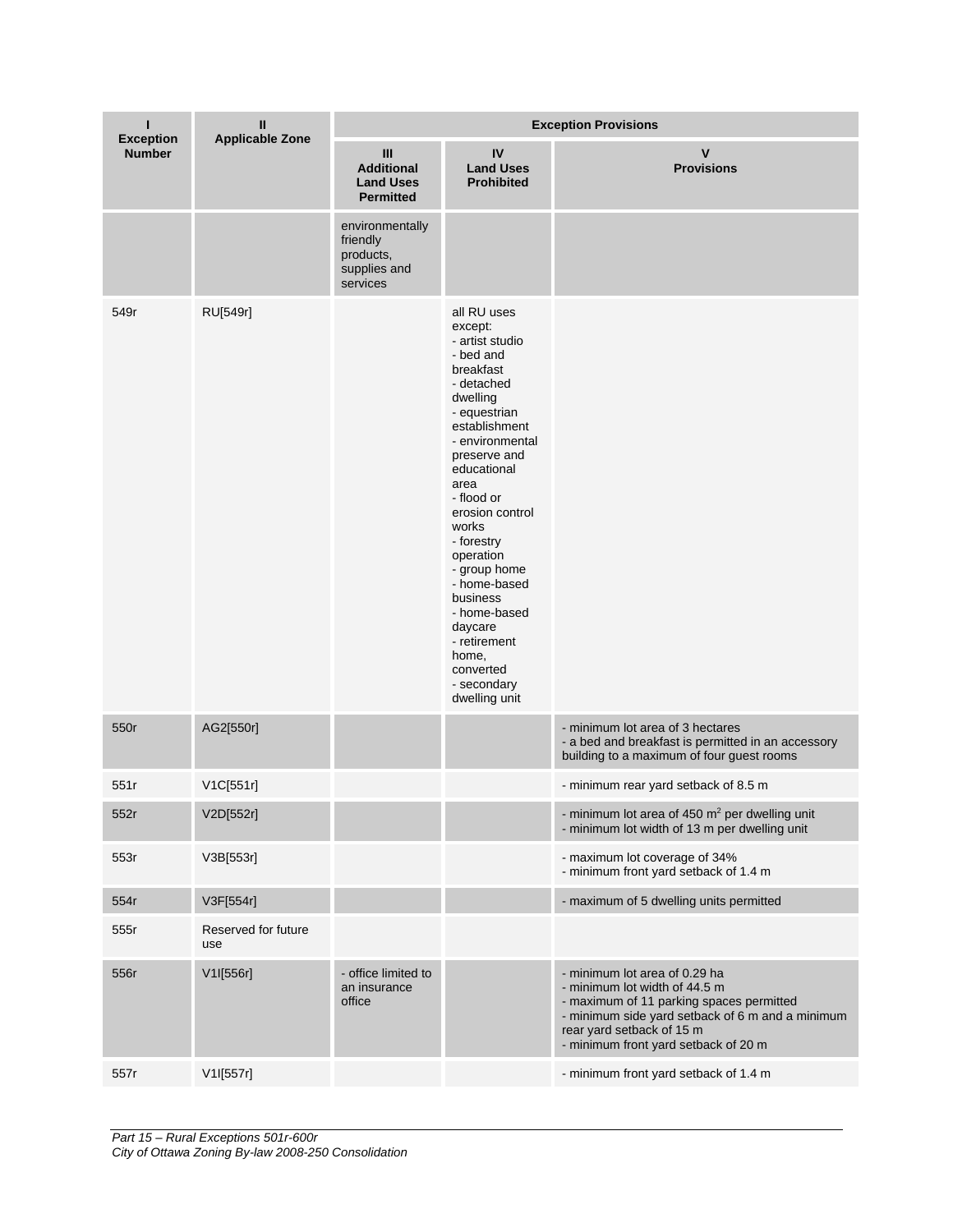| ı<br>$\mathbf{I}$<br><b>Exception</b><br><b>Applicable Zone</b> |             | <b>Exception Provisions</b>                                    |                                             |                                                                                                                                                                                                                                                                                                                                                                                                                                                                                                                                                                                                                                                                                                                                                                                                                                                                                                                                                                                                                                                                                                    |  |  |
|-----------------------------------------------------------------|-------------|----------------------------------------------------------------|---------------------------------------------|----------------------------------------------------------------------------------------------------------------------------------------------------------------------------------------------------------------------------------------------------------------------------------------------------------------------------------------------------------------------------------------------------------------------------------------------------------------------------------------------------------------------------------------------------------------------------------------------------------------------------------------------------------------------------------------------------------------------------------------------------------------------------------------------------------------------------------------------------------------------------------------------------------------------------------------------------------------------------------------------------------------------------------------------------------------------------------------------------|--|--|
| <b>Number</b>                                                   |             | Ш<br><b>Additional</b><br><b>Land Uses</b><br><b>Permitted</b> | IV<br><b>Land Uses</b><br><b>Prohibited</b> | v<br><b>Provisions</b>                                                                                                                                                                                                                                                                                                                                                                                                                                                                                                                                                                                                                                                                                                                                                                                                                                                                                                                                                                                                                                                                             |  |  |
| 558r                                                            | V1I[558r]   |                                                                |                                             | - minimum lot area of 8.7 hectares<br>- minimum lot width of 55.9 m                                                                                                                                                                                                                                                                                                                                                                                                                                                                                                                                                                                                                                                                                                                                                                                                                                                                                                                                                                                                                                |  |  |
| 559r<br>(By-law<br>2009-347)                                    | V2B[559r]   |                                                                | - semi-detached<br>dwelling                 | - minimum lot width of 19 m<br>- additions and accessory structures, maximum 24<br>square metres in floor area as measured from the<br>outside walls, are permitted within the 30 metre<br>setback from watercourses and waterbodies as<br>long as the addition or accessory structure is no<br>closer than the principal building to the water<br>- uncovered, unenclosed features such as decks or<br>platforms where the walking surface is not higher<br>than 0.6 m above adjacent grade are permitted to<br>project a maximum of 2 metres from a principal<br>building located within the 30 metre setback from<br>watercourses and waterbodies - uncovered,<br>unenclosed features such as decks or platforms<br>where the walking surface is higher than 0.6 m<br>above adjacent grade are permitted to project a<br>maximum of 2 metres, but no closer than 1 metre<br>from any lot line, from a principal building located<br>within the 30 metre setback from watercourses and<br>waterbodies<br>- minimum front yard setback for lots abutting<br>watercourses or waterbodies: 3 metres |  |  |
| 560r                                                            | V1I[560r]   |                                                                |                                             | - no limit on the number of residents permitted in a<br>retirement home<br>- maximum floor area not to exceed that of existing<br>building                                                                                                                                                                                                                                                                                                                                                                                                                                                                                                                                                                                                                                                                                                                                                                                                                                                                                                                                                         |  |  |
| 561r                                                            | V1I[561r]   |                                                                |                                             | - minimum lot area of 1097 $m2$<br>- minimum lot width of 21.8 m                                                                                                                                                                                                                                                                                                                                                                                                                                                                                                                                                                                                                                                                                                                                                                                                                                                                                                                                                                                                                                   |  |  |
| 562r                                                            | V1I[562r]   |                                                                |                                             | - maximum interior side yard of 7.5 m on one side<br>- minimum of 10 m on other side                                                                                                                                                                                                                                                                                                                                                                                                                                                                                                                                                                                                                                                                                                                                                                                                                                                                                                                                                                                                               |  |  |
| 563r                                                            | V1I[563r]   |                                                                | - all<br>development<br>prohibited          | - lands to be used as private monitoring sites                                                                                                                                                                                                                                                                                                                                                                                                                                                                                                                                                                                                                                                                                                                                                                                                                                                                                                                                                                                                                                                     |  |  |
| 564r                                                            | V3B[564r]-h |                                                                |                                             | - holding symbol may only be removed following<br>approval of a subdivision and site plan application<br>- maximum density: 40 units per hectare<br>- minimum lot width for lots fronting on a public<br>street:<br>6.1 m<br>- minimum lot width for lots fronting on a private<br>way:<br>7 <sub>m</sub><br>- minimum front yard setback from a private way: 5<br>m<br>- minimum setback from John Street: 4 m<br>- minimum setback from Doctor Leach Drive: 4.9 m<br>- minimum interior side yard setback: 1.2 m<br>- minimum corner side yard setback: 3.7 m<br>- minimum rear yard setback: 5 m                                                                                                                                                                                                                                                                                                                                                                                                                                                                                                |  |  |
| 565r                                                            | V1N[565r]   |                                                                |                                             | - minimum lot area of 400 m <sup>2</sup>                                                                                                                                                                                                                                                                                                                                                                                                                                                                                                                                                                                                                                                                                                                                                                                                                                                                                                                                                                                                                                                           |  |  |
| 566r                                                            | V1G[566r]   | - warehouse                                                    |                                             | - maximum lot coverage of warehouse of 10%                                                                                                                                                                                                                                                                                                                                                                                                                                                                                                                                                                                                                                                                                                                                                                                                                                                                                                                                                                                                                                                         |  |  |

*Part 15 – Rural Exceptions 501r-600r City of Ottawa Zoning By-law 2008-250 Consolidation*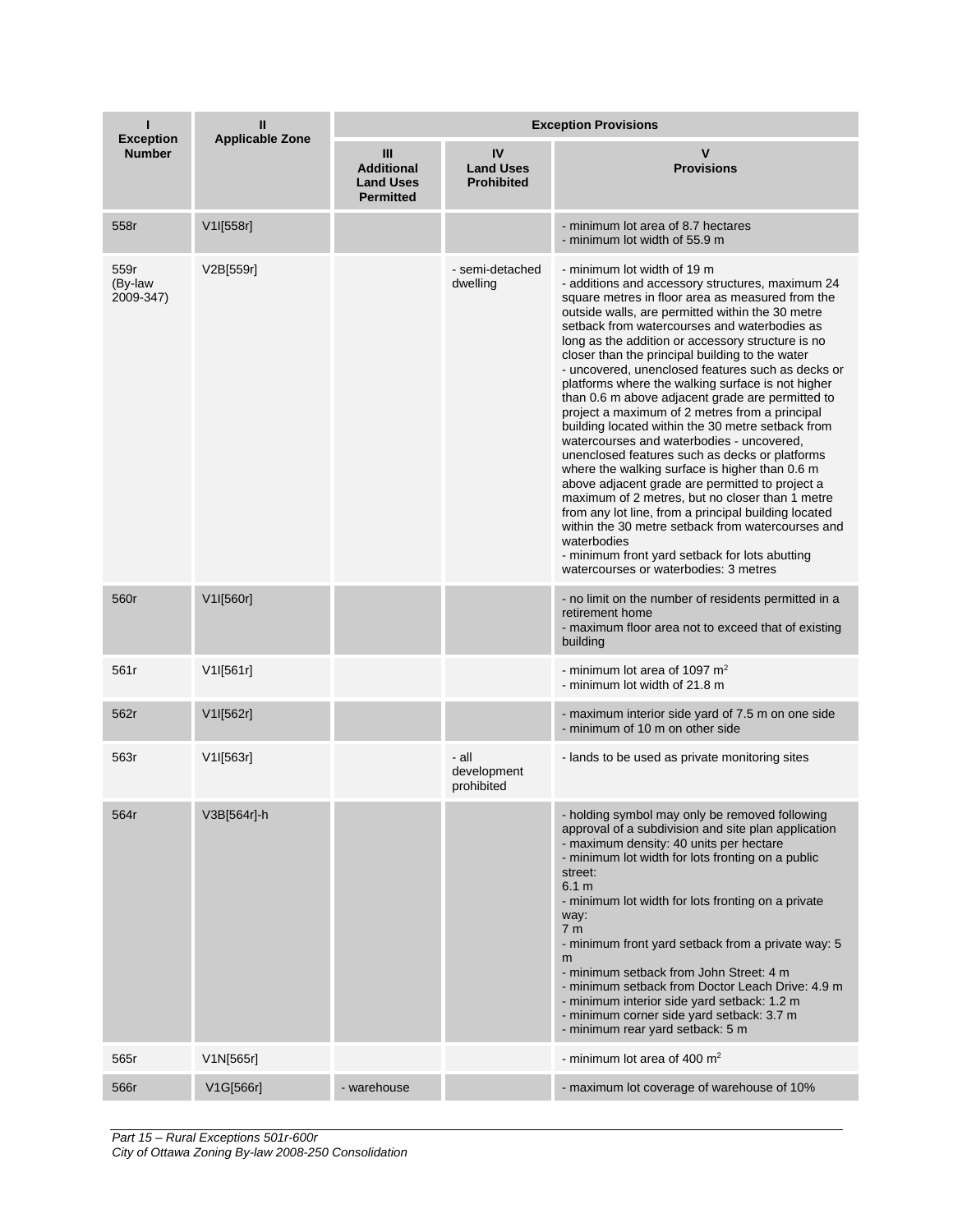| <b>Exception</b>             | Ш<br><b>Applicable Zone</b> | <b>Exception Provisions</b>                                    |                                                                                |                                                                                                                                                                                                                                                                                                                                                                                                                                                                                                                                                                                                                                                                                                                                                                                                                                                                                                                                                                                                                                                                                                                                                                                     |  |
|------------------------------|-----------------------------|----------------------------------------------------------------|--------------------------------------------------------------------------------|-------------------------------------------------------------------------------------------------------------------------------------------------------------------------------------------------------------------------------------------------------------------------------------------------------------------------------------------------------------------------------------------------------------------------------------------------------------------------------------------------------------------------------------------------------------------------------------------------------------------------------------------------------------------------------------------------------------------------------------------------------------------------------------------------------------------------------------------------------------------------------------------------------------------------------------------------------------------------------------------------------------------------------------------------------------------------------------------------------------------------------------------------------------------------------------|--|
| <b>Number</b>                |                             | Ш<br><b>Additional</b><br><b>Land Uses</b><br><b>Permitted</b> | IV<br><b>Land Uses</b><br><b>Prohibited</b>                                    | V<br><b>Provisions</b>                                                                                                                                                                                                                                                                                                                                                                                                                                                                                                                                                                                                                                                                                                                                                                                                                                                                                                                                                                                                                                                                                                                                                              |  |
|                              |                             | limited to an<br>accessory<br>commercial<br>storage building   |                                                                                |                                                                                                                                                                                                                                                                                                                                                                                                                                                                                                                                                                                                                                                                                                                                                                                                                                                                                                                                                                                                                                                                                                                                                                                     |  |
| 567r                         | V1J[567r]                   |                                                                |                                                                                | - minimum lot area of 1,950 $m2$<br>- maximum lot coverage is 25%<br>- minimum interior side yard is 2.5 m<br>- for lots which are partially located within both the<br>V1J[567r] and V1J[631r] zones, the rear yard, lot<br>area and lot coverage for those lots will be<br>calculated as including that portion of the rear yard<br>which is zoned V1J[631r]                                                                                                                                                                                                                                                                                                                                                                                                                                                                                                                                                                                                                                                                                                                                                                                                                      |  |
| 568r<br>(By-law<br>2009-347) | V2B[568r]                   |                                                                |                                                                                | - minimum lot area of 900 $m2$<br>- minimum lot width of 23 m<br>- minimum corner side yard setback of 6.7 m<br>- additions and accessory structures, maximum 24<br>square metres in floor area as measured from the<br>outside walls, are permitted within the 30 metre<br>setback from watercourses and waterbodies as<br>long as the addition or accessory structure is no<br>closer than the principal building to the water<br>- uncovered, unenclosed features such as decks or<br>platforms where the walking surface is not higher<br>than 0.6 m above adjacent grade are permitted to<br>project a maximum of 2 metres from a principal<br>building located within the 30 metre setback from<br>watercourses and waterbodies - uncovered,<br>unenclosed features such as decks or platforms<br>where the walking surface is higher than 0.6 m<br>above adjacent grade are permitted to project a<br>maximum of 2 metres, but no closer than 1 metre<br>from any lot line, from a principal building located<br>within the 30 metre setback from watercourses and<br>waterbodies<br>- minimum front yard setback for lots abutting<br>watercourses or waterbodies: 3 metres |  |
| 569r                         | V3B[569r] D(39)             |                                                                |                                                                                | - any lot that obtains access from Langstaff Drive<br>must be used only for a detached dwelling                                                                                                                                                                                                                                                                                                                                                                                                                                                                                                                                                                                                                                                                                                                                                                                                                                                                                                                                                                                                                                                                                     |  |
| 570r                         | V1H[570r]-h                 |                                                                |                                                                                | - holding symbol may only be removed following<br>approval of a consent application                                                                                                                                                                                                                                                                                                                                                                                                                                                                                                                                                                                                                                                                                                                                                                                                                                                                                                                                                                                                                                                                                                 |  |
| 571r                         | V3H[571r]                   |                                                                |                                                                                | - minimum interior side yard setback of 5 m<br>- maximum permitted height of 1 storey<br>- maximum of 5 dwelling units                                                                                                                                                                                                                                                                                                                                                                                                                                                                                                                                                                                                                                                                                                                                                                                                                                                                                                                                                                                                                                                              |  |
| 572r                         | V3F[572r]                   | office                                                         | - all uses other<br>than an office or<br>an apartment<br>dwelling, low<br>rise | - maximum number of dwelling units: 5<br>- office to be located on ground floor only<br>- minimum lot area: $1150 \text{ m}^2$<br>- minimum lot width: 30 m<br>- minimum front and corner side yard setbacks: 1<br>metre<br>- maximum lot coverage: 15%<br>- maximum height: 8.5 m                                                                                                                                                                                                                                                                                                                                                                                                                                                                                                                                                                                                                                                                                                                                                                                                                                                                                                  |  |
| 573r                         | V3G[573r]                   |                                                                | - all uses other<br>than semi-<br>detached                                     | - nine semi-detached dwellings permitted in zone<br>- minimum lot width of 11 m<br>- minimum interior side yard setback of 3 m                                                                                                                                                                                                                                                                                                                                                                                                                                                                                                                                                                                                                                                                                                                                                                                                                                                                                                                                                                                                                                                      |  |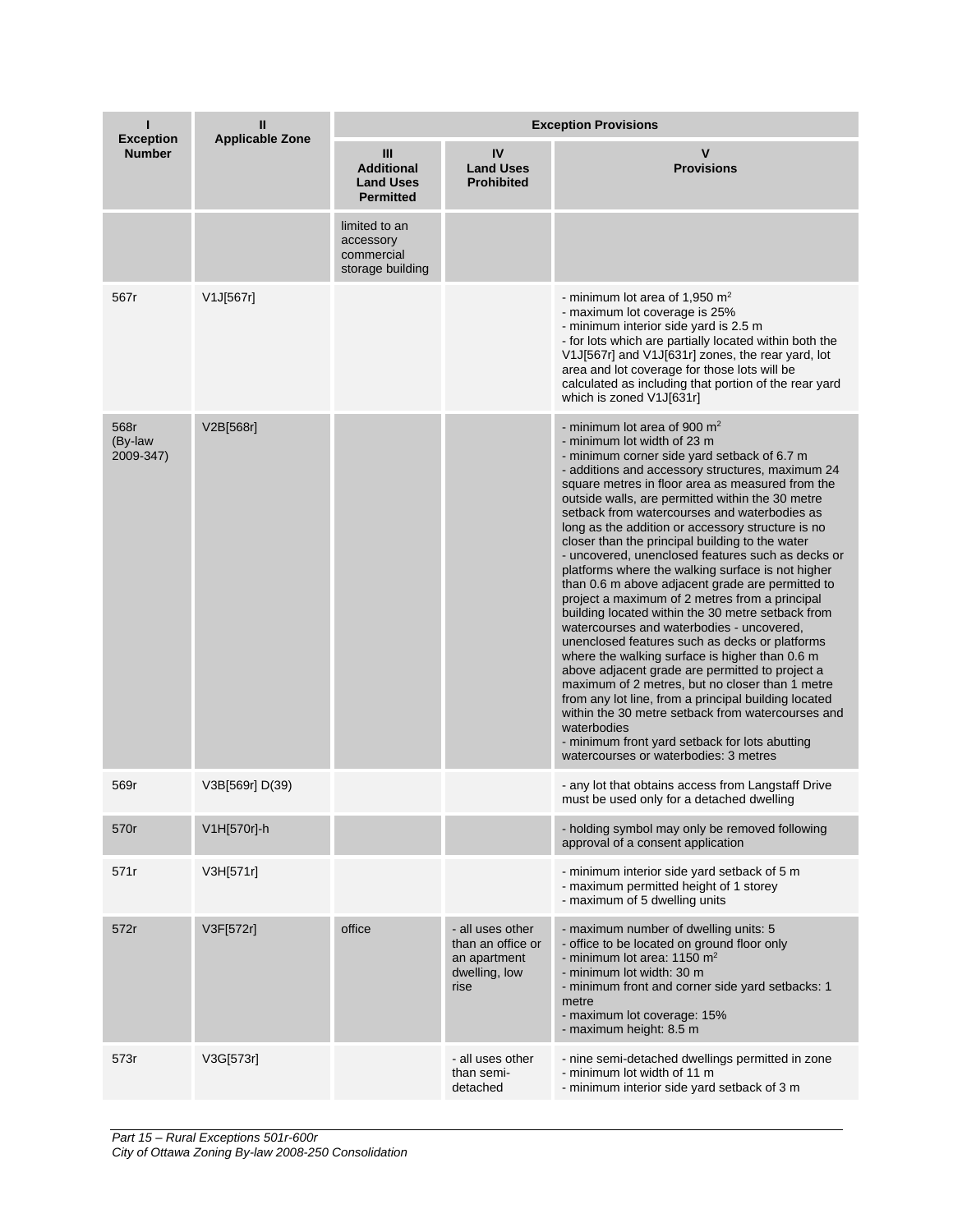| ı<br><b>Exception</b>                                | Ш<br><b>Applicable Zone</b> | <b>Exception Provisions</b>                                                                                                                                                                                                                |                                                                                                                                                                                 |                                                                                                                                                                                                                                                                                                                                  |  |
|------------------------------------------------------|-----------------------------|--------------------------------------------------------------------------------------------------------------------------------------------------------------------------------------------------------------------------------------------|---------------------------------------------------------------------------------------------------------------------------------------------------------------------------------|----------------------------------------------------------------------------------------------------------------------------------------------------------------------------------------------------------------------------------------------------------------------------------------------------------------------------------|--|
| <b>Number</b>                                        |                             | Ш<br><b>Additional</b><br><b>Land Uses</b><br><b>Permitted</b>                                                                                                                                                                             | IV<br><b>Land Uses</b><br><b>Prohibited</b>                                                                                                                                     | v<br><b>Provisions</b>                                                                                                                                                                                                                                                                                                           |  |
|                                                      |                             |                                                                                                                                                                                                                                            | dwellings                                                                                                                                                                       |                                                                                                                                                                                                                                                                                                                                  |  |
| 574r<br>(By-law<br>2014-289)                         | V3G[574r]                   |                                                                                                                                                                                                                                            | - all uses other<br>than semi-<br>detached<br>dwellings                                                                                                                         | - three semi-detached dwellings permitted in zone<br>- minimum lot width of 11 m<br>- minimum interior side yard setback of 3 m                                                                                                                                                                                                  |  |
| 575r<br>(By-law<br>2014-94)                          | V1D[575r]-h                 | The following<br>uses are<br>permitted until<br>such a time as<br>the holding<br>symbol is<br>removed:<br>- agricultural use<br>- environmental<br>preserve and<br>education area<br>- forestry<br>operation<br>- one detached<br>dwelling |                                                                                                                                                                                 | - holding symbol may only be removed following<br>approval of a subdivision application or consent<br>request, to ensure proper lot and street layout                                                                                                                                                                            |  |
| 576r                                                 | V1G[576r]                   |                                                                                                                                                                                                                                            |                                                                                                                                                                                 | - minimum front yard and corner side yard setbacks<br>for detached dwellings of 12 m                                                                                                                                                                                                                                             |  |
| 577r                                                 | V1G[577r]                   |                                                                                                                                                                                                                                            |                                                                                                                                                                                 | - minimum front yard and corner side yard setbacks<br>for detached dwellings of 9 m                                                                                                                                                                                                                                              |  |
| 578r                                                 | V2C[578r]                   | - retirement<br>home                                                                                                                                                                                                                       |                                                                                                                                                                                 | - minimum lot area of 1.2 hectares, and maximum<br>of 15 dwelling units permitted in a retirement home                                                                                                                                                                                                                           |  |
| 579r                                                 | V1G[579r]                   |                                                                                                                                                                                                                                            |                                                                                                                                                                                 | - minimum front yard setback of 7.5 m<br>- minimum interior side yard setback of 1.8 m<br>- minimum corner side yard setback of 6 m                                                                                                                                                                                              |  |
| 580r<br>(By-law<br>2012-334)<br>(By-law<br>2010-308) | V3G[580r]                   | - retirement<br>home                                                                                                                                                                                                                       | -all uses except<br>for:<br>- retirement<br>home<br>- townhouse<br>dwelling and<br>apartment<br>dwelling, low<br>rise providing a<br>residence<br>mostly for senior<br>citizens | - minimum lot area of 2.1 hectares and maximum of<br>40 dwelling units permitted in a retirement home<br>-minimum front yard setback: 6.m<br>-minimum interior side yard setback: 3m<br>-minimum corner side yard setback: 6m<br>-minimum rear yard setback: 7.5m<br>-minimum landscaped area: 20%<br>-maximum lot coverage: 25% |  |
| 581r                                                 | V1G[581r]                   | - medical facility<br>existing as of<br>1983                                                                                                                                                                                               |                                                                                                                                                                                 | - only 1 detached dwelling unit permitted<br>- minimum front yard and corner side yard setbacks<br>for detached dwelling of 7 m                                                                                                                                                                                                  |  |
| 582r                                                 | V1P[582r]                   |                                                                                                                                                                                                                                            |                                                                                                                                                                                 | - Parts 1,2,3 and 10 of Plan 5R-5339 considered to<br>be one lot for zoning purposes<br>- Parts 4,5 and 6 of Plan 5R-5339 considered to be<br>one lot for zoning purposes<br>- Parts 7,8 and 9 of Plan 5R-5339 considered to be<br>one lot for zoning purposes                                                                   |  |
| 583r                                                 | V1P[583r]                   | - multiple unit                                                                                                                                                                                                                            |                                                                                                                                                                                 | - maximum of 8 units permitted                                                                                                                                                                                                                                                                                                   |  |